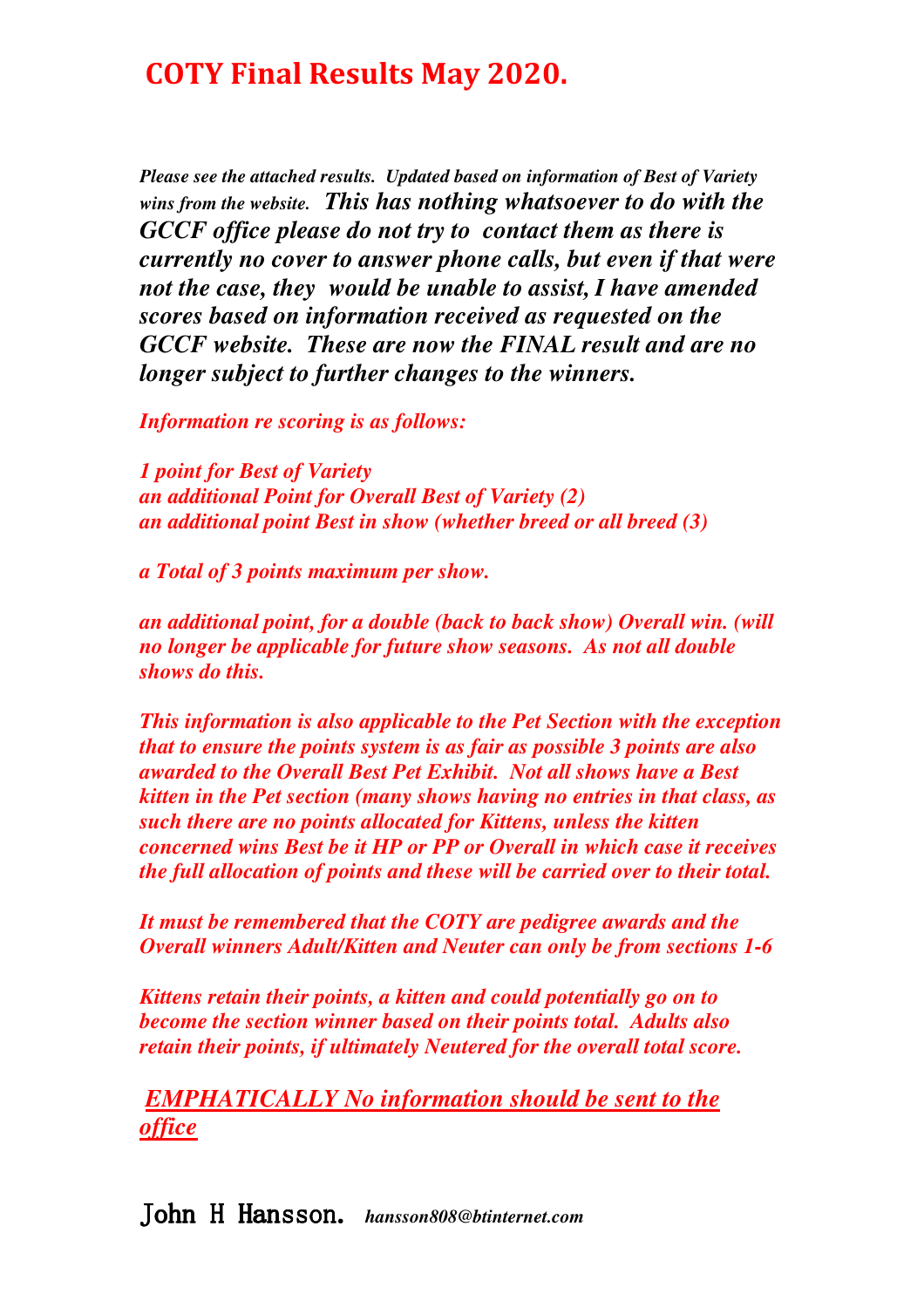*Please feel free to post this on any sites you wish.* 

*Points are only allocated to GCCF Breed Club and All Breed shows, no points are allocated for the GCCF Supreme Cat Show, this was at the request of exhibitors.* 

*Titles have now been included, as far as is known these titles should be as they were at the close of the show season earlier in March. PLEASE TAKE A LITTLE TIME TO CHECK THESE FOR ACCURACY (ADVISE ME ASAP, if you believe them to be incorrect). Any +points are wins carried over from other categories e.g. Adult to Neuter or Kitten to Cat/Neuter. These points will only count in the Overall Totals, unless the exhibit is a leader in its own right for more than one category.* 

*If you believe there is anything ambiguous in the information, provided please ask for clarification, please, before asking a question, check to see if the information required is not already available on the GCCF website or this notification.* 

**Please notify me of any spelling errors to your exhibits name,** 

*Please be advised if an exhibit is awarded Best of Variety at a Breed show with more than one breed in a section Best of Variety winner, NO Points will be awarded, except to the Overall winner e.g. Persian Specialist show with a Best of Variety Persian and Best of Variety Exotic, Rex Show with separate Bests, Siamese Specialist Show with a Best of Variety Siamese and also Best of Variety Oriental or by Colour, or any other combination, as the sections will have been reduced and will be unfair on other exhibits at other Shows where this is not the case.* 

*Section 1*  Adult *OLYB IMP GR CH PESILISUS RYO ISHIDO*  Joint Kitten *OWLETTS APOLLO SUGARTUMP GENTLE GIANT*  Neuter *OLYG IMP GR CH and SUP UK OLYS IMP GR PR RIASCATZ DANDY LION (Section Leader)*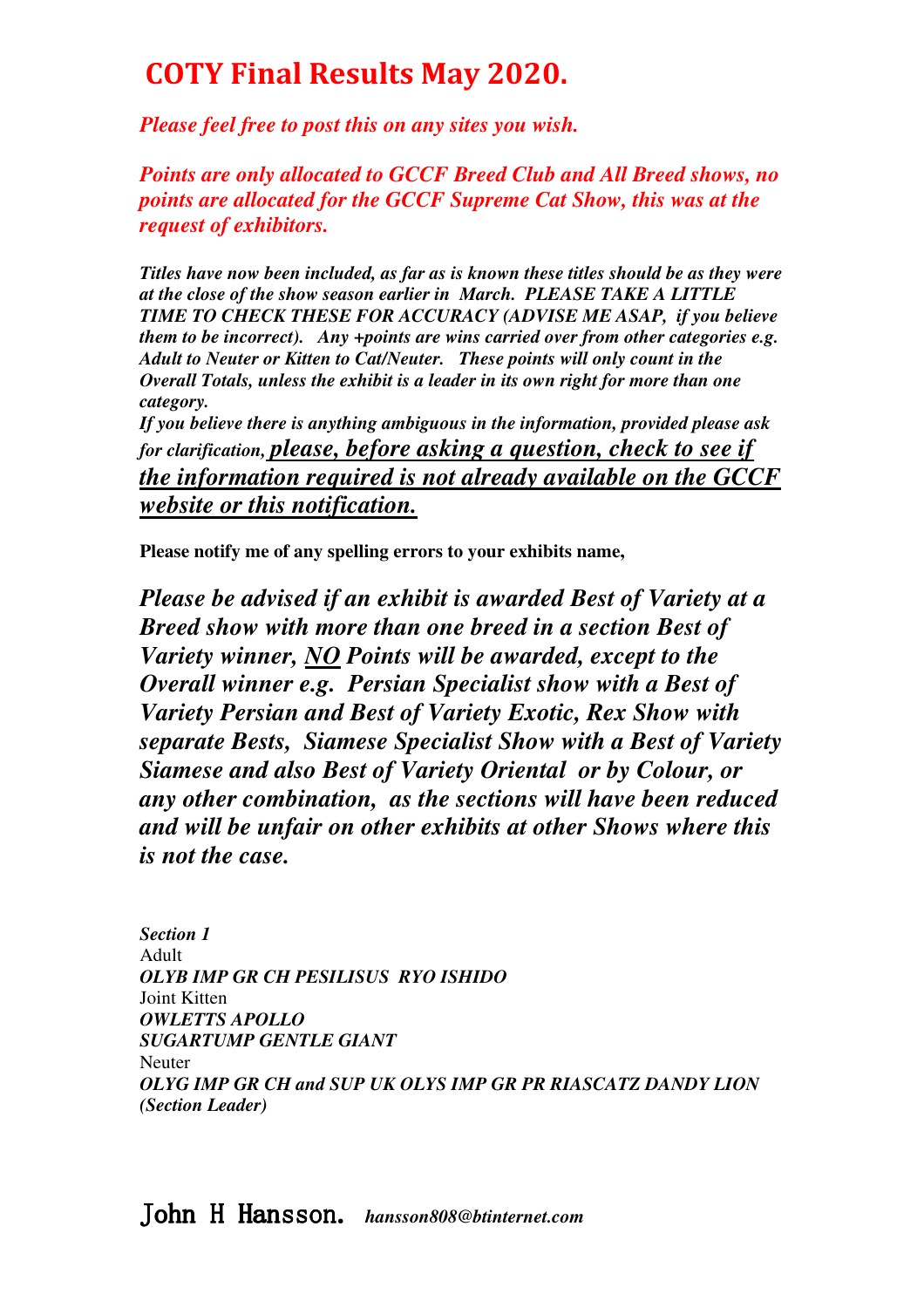*Section 2*  Adult *IMP GR CH MUSRAFY YURI GAGARIN*  Kitten *LORDSTONES MIA FIORA*  Neuter *GR PR MUSRAFY KAZIMIR (Section Leader ) Section 3*  Adult *OLYG IMP GR CH FERGAN CHIVAS REGAL (Joint Section Leader)* Kitten Joint *FERGAN ALEXANDER MCQUEEN LALLYBROCH HARLEYLICIOUS*  Neuter *IMP GR PR NOONTIDE FOXGLOVE JINGLEDUST (Joint Section Leader) Section 4*  Adult *SUP UK OLYG IMP GR CH MELKELTER GALIYA GERTRUDA*  Kittens Joint *CH CATTLEYA CALLYPSO PR MERRYPURR STRIPEY-FORTY-FOUR KORESKA NEVA NEVSKA. ONATUREL SPECIAL DELIVERY*  Neuter *UK OLYB IMP GR PR TYPHAST KIMI OF ZIGGIAN (Section leader) Section 5*  Adult *IMP GR CH FANDANGO BERYL THE PERIL*  Kitten *RAWEKE RUSSIAN DOLL*  Neuter *OLYB IMP GR CH and OLYB IMP GR PR CATMARIAN EVITA (Section Leader) Section 6*  Adult *IMP GR CH MARILLJOS BOSS IN MOTION*  Kitten *GR CH SISAR MANHATTAN*  Neuter *UK OLYG IMP GR PR PIPPASTRO I HAVE CINNED*  NP *DAZ.*  PP *OLYB IMP GR MC TALULA TRUFFLE (Section Leader)*

John H Hansson. *hansson808@btinternet.com*